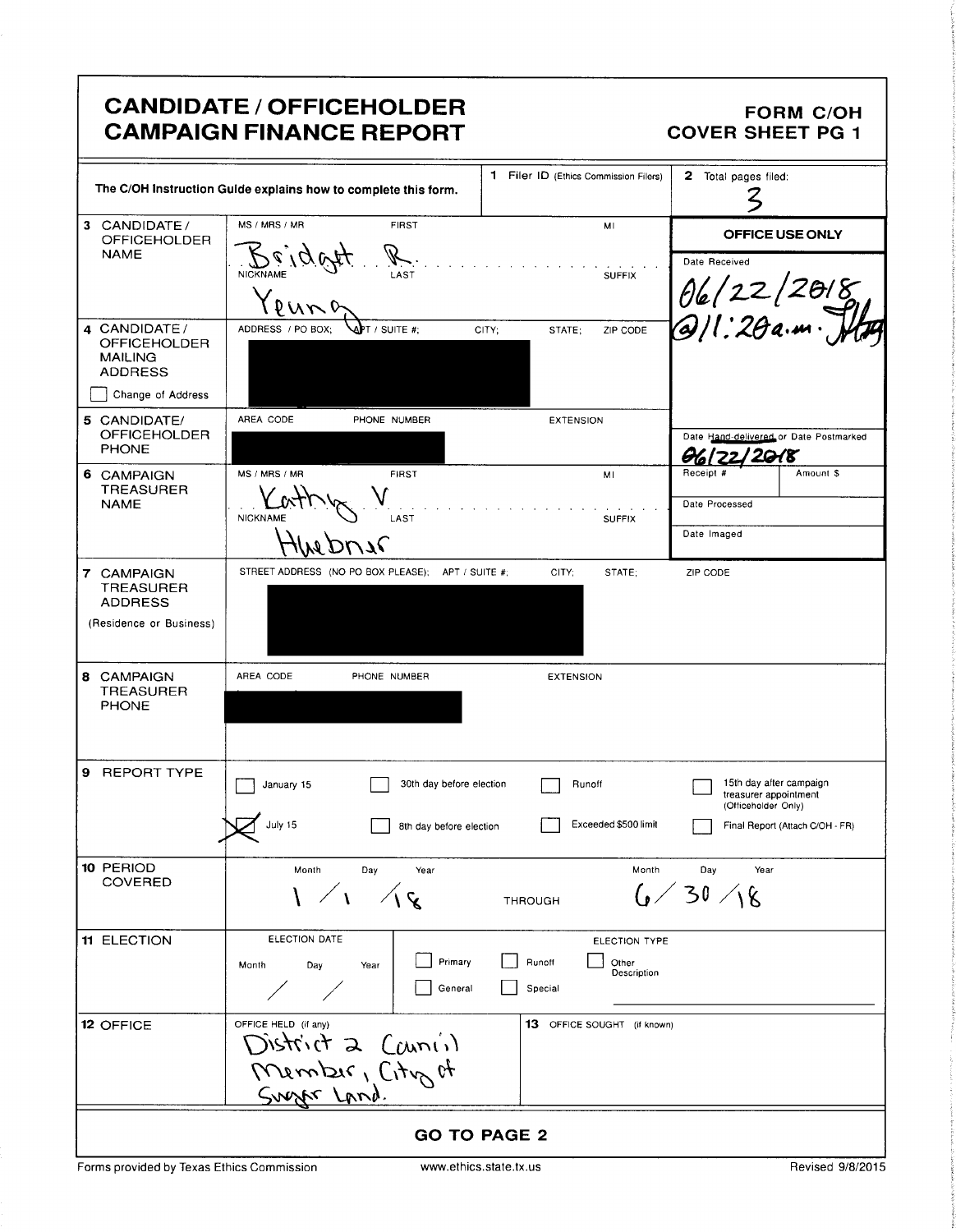# CANDIDATE / OFFICEHOLDER<br>CAMPAIGN FINANCE REPORT CAMPAIGN FINANCE REPORT **CAMPAIGN FINANCE REPORT**

| <b>CANDIDATE / OFFICEHOLDER</b><br>FORM C/OH<br>COVER SHEET PG 2<br><b>CAMPAIGN FINANCE REPORT</b><br>14 C/OH NAME<br>15 Filer ID (Ethics Commission Filers)<br>16 NOTICE FROM<br>THIS BOX IS FOR NOTICE OF POLITICAL CONTRIBUTIONS ACCEPTED OR POLITICAL EXPENDITURES MADE BY POLITICAL COMMITTEES TO<br>SUPPORT THE CANDIDATE / OFFICEHOLDER. THESE EXPENDITURES MAY HAVE BEEN MADE WITHOUT THE CANDIDATE'S OR OF<br>POLITICAL<br>COMMITTEE(S)<br>KNOWLEDGE OR CONSENT. CANDIDATES AND OFFICEHOLDERS ARE REQUIRED TO REPORT THIS INFORMATION ONLY IF THEY RECEIVE NOTICE<br>OF SUCH EXPENDITURES.<br>COMMITTEE TYPE   COMMITTEE NAME<br>GENERAL<br>COMMITTEE ADDRESS<br>$\Box$ SPECIFIC<br>COMMITTEE CAMPAIGN TREASURER NAME<br>Additional Pages<br>COMMITTEE CAMPAIGN TREASURER ADDRESS<br>17 CONTRIBUTION<br>TOTALS<br>. TOTAL POLITICAL CONTRIBUTIONS OF \$50 OR LESS (OTHER THAN PLEDGES, LOANS, OR GUARANTEES OF LOANS), UNLESS ITEMIZED<br>$\rightarrow$<br>2. TOTAL POLITICAL CONTRIBUTIONS<br>(OTHER THAN PLEDGES, LOANS, OR GUARANTEES OF LOANS)<br>$\mathscr{D}$<br>EXPENDITURE<br>  TOTALS<br>3. TOTAL POLITICAL EXPENDITURES OF \$100 OR LESS,<br>UNLESS ITEMIZED<br>$\mathcal{A}$<br>4. TOTAL POLITICAL EXPENDITURES<br>  \$ 500.00<br>CONTRIBUTION<br>BALANCE<br>5. TOTAL POLITICAL CONTRIBUTIONS MAINTAINED AS OF THE LAST DAY \$<br>11609.23<br><b>OUTSTANDING</b><br>LOAN TOTALS<br>. TOTAL PRINCIPAL AMOUNT OF ALL OUTSTANDING LOANS AS OF THE<br>LAST DAY OF THE REPORTING PERIOD<br>18 AFFIDAVIT<br>l swear, or affirm, under penalty of perjury, that the accompanying report is<br>true and correct and includes all information required to be reported by me<br>under Title 15, Election Code.<br>$\begin{array}{c}\n\hline\n\end{array}$<br>THOMAS HERCULES HARRIS IN<br>Motory 10 # 126517278<br>My Commission Expires<br>May 13, 2020<br>Killey<br>Signature of Candidate or Officeholder<br>AFFIX NOTARY STAMP / SEALABOVE<br>Sworn to and subscribed before me, by the said $Briiget \, \overline{\phantom{a} }$<br>day of $\overline{\phantom{a}}$ this the $\overline{\phantom{a}}$ and $\overline{\phantom{a}}$ and $\overline{\phantom{a}}$ and $\overline{\phantom{a}}$ and $\overline{\phantom{a}}$ and $\overline{\phantom{a}}$ and $\overline{\phantom{a}}$ and $\overline{\phantom{a}}$ and<br>THOMAS HERCULES HARRISTI<br>Printed name of officer administering oath<br>Signature of officer administering oath<br>Title of officer administering dat<br>Revised 9/8/2015<br>www.ethics.state.tx.us<br>Forms provided by Texas Ethics Commission |  |
|-------------------------------------------------------------------------------------------------------------------------------------------------------------------------------------------------------------------------------------------------------------------------------------------------------------------------------------------------------------------------------------------------------------------------------------------------------------------------------------------------------------------------------------------------------------------------------------------------------------------------------------------------------------------------------------------------------------------------------------------------------------------------------------------------------------------------------------------------------------------------------------------------------------------------------------------------------------------------------------------------------------------------------------------------------------------------------------------------------------------------------------------------------------------------------------------------------------------------------------------------------------------------------------------------------------------------------------------------------------------------------------------------------------------------------------------------------------------------------------------------------------------------------------------------------------------------------------------------------------------------------------------------------------------------------------------------------------------------------------------------------------------------------------------------------------------------------------------------------------------------------------------------------------------------------------------------------------------------------------------------------------------------------------------------------------------------------------------------------------------------------------------------------------------------------------------------------------------------------------------------------------------------------------------------------------------------------------------------------------------------------------------------------------------------------------------------------------------------------------------------------------------------------------------------------------------------------------------|--|
|                                                                                                                                                                                                                                                                                                                                                                                                                                                                                                                                                                                                                                                                                                                                                                                                                                                                                                                                                                                                                                                                                                                                                                                                                                                                                                                                                                                                                                                                                                                                                                                                                                                                                                                                                                                                                                                                                                                                                                                                                                                                                                                                                                                                                                                                                                                                                                                                                                                                                                                                                                                           |  |
|                                                                                                                                                                                                                                                                                                                                                                                                                                                                                                                                                                                                                                                                                                                                                                                                                                                                                                                                                                                                                                                                                                                                                                                                                                                                                                                                                                                                                                                                                                                                                                                                                                                                                                                                                                                                                                                                                                                                                                                                                                                                                                                                                                                                                                                                                                                                                                                                                                                                                                                                                                                           |  |
|                                                                                                                                                                                                                                                                                                                                                                                                                                                                                                                                                                                                                                                                                                                                                                                                                                                                                                                                                                                                                                                                                                                                                                                                                                                                                                                                                                                                                                                                                                                                                                                                                                                                                                                                                                                                                                                                                                                                                                                                                                                                                                                                                                                                                                                                                                                                                                                                                                                                                                                                                                                           |  |
|                                                                                                                                                                                                                                                                                                                                                                                                                                                                                                                                                                                                                                                                                                                                                                                                                                                                                                                                                                                                                                                                                                                                                                                                                                                                                                                                                                                                                                                                                                                                                                                                                                                                                                                                                                                                                                                                                                                                                                                                                                                                                                                                                                                                                                                                                                                                                                                                                                                                                                                                                                                           |  |
|                                                                                                                                                                                                                                                                                                                                                                                                                                                                                                                                                                                                                                                                                                                                                                                                                                                                                                                                                                                                                                                                                                                                                                                                                                                                                                                                                                                                                                                                                                                                                                                                                                                                                                                                                                                                                                                                                                                                                                                                                                                                                                                                                                                                                                                                                                                                                                                                                                                                                                                                                                                           |  |
|                                                                                                                                                                                                                                                                                                                                                                                                                                                                                                                                                                                                                                                                                                                                                                                                                                                                                                                                                                                                                                                                                                                                                                                                                                                                                                                                                                                                                                                                                                                                                                                                                                                                                                                                                                                                                                                                                                                                                                                                                                                                                                                                                                                                                                                                                                                                                                                                                                                                                                                                                                                           |  |
|                                                                                                                                                                                                                                                                                                                                                                                                                                                                                                                                                                                                                                                                                                                                                                                                                                                                                                                                                                                                                                                                                                                                                                                                                                                                                                                                                                                                                                                                                                                                                                                                                                                                                                                                                                                                                                                                                                                                                                                                                                                                                                                                                                                                                                                                                                                                                                                                                                                                                                                                                                                           |  |
|                                                                                                                                                                                                                                                                                                                                                                                                                                                                                                                                                                                                                                                                                                                                                                                                                                                                                                                                                                                                                                                                                                                                                                                                                                                                                                                                                                                                                                                                                                                                                                                                                                                                                                                                                                                                                                                                                                                                                                                                                                                                                                                                                                                                                                                                                                                                                                                                                                                                                                                                                                                           |  |
|                                                                                                                                                                                                                                                                                                                                                                                                                                                                                                                                                                                                                                                                                                                                                                                                                                                                                                                                                                                                                                                                                                                                                                                                                                                                                                                                                                                                                                                                                                                                                                                                                                                                                                                                                                                                                                                                                                                                                                                                                                                                                                                                                                                                                                                                                                                                                                                                                                                                                                                                                                                           |  |
|                                                                                                                                                                                                                                                                                                                                                                                                                                                                                                                                                                                                                                                                                                                                                                                                                                                                                                                                                                                                                                                                                                                                                                                                                                                                                                                                                                                                                                                                                                                                                                                                                                                                                                                                                                                                                                                                                                                                                                                                                                                                                                                                                                                                                                                                                                                                                                                                                                                                                                                                                                                           |  |
|                                                                                                                                                                                                                                                                                                                                                                                                                                                                                                                                                                                                                                                                                                                                                                                                                                                                                                                                                                                                                                                                                                                                                                                                                                                                                                                                                                                                                                                                                                                                                                                                                                                                                                                                                                                                                                                                                                                                                                                                                                                                                                                                                                                                                                                                                                                                                                                                                                                                                                                                                                                           |  |
|                                                                                                                                                                                                                                                                                                                                                                                                                                                                                                                                                                                                                                                                                                                                                                                                                                                                                                                                                                                                                                                                                                                                                                                                                                                                                                                                                                                                                                                                                                                                                                                                                                                                                                                                                                                                                                                                                                                                                                                                                                                                                                                                                                                                                                                                                                                                                                                                                                                                                                                                                                                           |  |
|                                                                                                                                                                                                                                                                                                                                                                                                                                                                                                                                                                                                                                                                                                                                                                                                                                                                                                                                                                                                                                                                                                                                                                                                                                                                                                                                                                                                                                                                                                                                                                                                                                                                                                                                                                                                                                                                                                                                                                                                                                                                                                                                                                                                                                                                                                                                                                                                                                                                                                                                                                                           |  |
|                                                                                                                                                                                                                                                                                                                                                                                                                                                                                                                                                                                                                                                                                                                                                                                                                                                                                                                                                                                                                                                                                                                                                                                                                                                                                                                                                                                                                                                                                                                                                                                                                                                                                                                                                                                                                                                                                                                                                                                                                                                                                                                                                                                                                                                                                                                                                                                                                                                                                                                                                                                           |  |
|                                                                                                                                                                                                                                                                                                                                                                                                                                                                                                                                                                                                                                                                                                                                                                                                                                                                                                                                                                                                                                                                                                                                                                                                                                                                                                                                                                                                                                                                                                                                                                                                                                                                                                                                                                                                                                                                                                                                                                                                                                                                                                                                                                                                                                                                                                                                                                                                                                                                                                                                                                                           |  |
|                                                                                                                                                                                                                                                                                                                                                                                                                                                                                                                                                                                                                                                                                                                                                                                                                                                                                                                                                                                                                                                                                                                                                                                                                                                                                                                                                                                                                                                                                                                                                                                                                                                                                                                                                                                                                                                                                                                                                                                                                                                                                                                                                                                                                                                                                                                                                                                                                                                                                                                                                                                           |  |
|                                                                                                                                                                                                                                                                                                                                                                                                                                                                                                                                                                                                                                                                                                                                                                                                                                                                                                                                                                                                                                                                                                                                                                                                                                                                                                                                                                                                                                                                                                                                                                                                                                                                                                                                                                                                                                                                                                                                                                                                                                                                                                                                                                                                                                                                                                                                                                                                                                                                                                                                                                                           |  |
|                                                                                                                                                                                                                                                                                                                                                                                                                                                                                                                                                                                                                                                                                                                                                                                                                                                                                                                                                                                                                                                                                                                                                                                                                                                                                                                                                                                                                                                                                                                                                                                                                                                                                                                                                                                                                                                                                                                                                                                                                                                                                                                                                                                                                                                                                                                                                                                                                                                                                                                                                                                           |  |
|                                                                                                                                                                                                                                                                                                                                                                                                                                                                                                                                                                                                                                                                                                                                                                                                                                                                                                                                                                                                                                                                                                                                                                                                                                                                                                                                                                                                                                                                                                                                                                                                                                                                                                                                                                                                                                                                                                                                                                                                                                                                                                                                                                                                                                                                                                                                                                                                                                                                                                                                                                                           |  |
|                                                                                                                                                                                                                                                                                                                                                                                                                                                                                                                                                                                                                                                                                                                                                                                                                                                                                                                                                                                                                                                                                                                                                                                                                                                                                                                                                                                                                                                                                                                                                                                                                                                                                                                                                                                                                                                                                                                                                                                                                                                                                                                                                                                                                                                                                                                                                                                                                                                                                                                                                                                           |  |
|                                                                                                                                                                                                                                                                                                                                                                                                                                                                                                                                                                                                                                                                                                                                                                                                                                                                                                                                                                                                                                                                                                                                                                                                                                                                                                                                                                                                                                                                                                                                                                                                                                                                                                                                                                                                                                                                                                                                                                                                                                                                                                                                                                                                                                                                                                                                                                                                                                                                                                                                                                                           |  |
|                                                                                                                                                                                                                                                                                                                                                                                                                                                                                                                                                                                                                                                                                                                                                                                                                                                                                                                                                                                                                                                                                                                                                                                                                                                                                                                                                                                                                                                                                                                                                                                                                                                                                                                                                                                                                                                                                                                                                                                                                                                                                                                                                                                                                                                                                                                                                                                                                                                                                                                                                                                           |  |
|                                                                                                                                                                                                                                                                                                                                                                                                                                                                                                                                                                                                                                                                                                                                                                                                                                                                                                                                                                                                                                                                                                                                                                                                                                                                                                                                                                                                                                                                                                                                                                                                                                                                                                                                                                                                                                                                                                                                                                                                                                                                                                                                                                                                                                                                                                                                                                                                                                                                                                                                                                                           |  |
|                                                                                                                                                                                                                                                                                                                                                                                                                                                                                                                                                                                                                                                                                                                                                                                                                                                                                                                                                                                                                                                                                                                                                                                                                                                                                                                                                                                                                                                                                                                                                                                                                                                                                                                                                                                                                                                                                                                                                                                                                                                                                                                                                                                                                                                                                                                                                                                                                                                                                                                                                                                           |  |
|                                                                                                                                                                                                                                                                                                                                                                                                                                                                                                                                                                                                                                                                                                                                                                                                                                                                                                                                                                                                                                                                                                                                                                                                                                                                                                                                                                                                                                                                                                                                                                                                                                                                                                                                                                                                                                                                                                                                                                                                                                                                                                                                                                                                                                                                                                                                                                                                                                                                                                                                                                                           |  |
|                                                                                                                                                                                                                                                                                                                                                                                                                                                                                                                                                                                                                                                                                                                                                                                                                                                                                                                                                                                                                                                                                                                                                                                                                                                                                                                                                                                                                                                                                                                                                                                                                                                                                                                                                                                                                                                                                                                                                                                                                                                                                                                                                                                                                                                                                                                                                                                                                                                                                                                                                                                           |  |
|                                                                                                                                                                                                                                                                                                                                                                                                                                                                                                                                                                                                                                                                                                                                                                                                                                                                                                                                                                                                                                                                                                                                                                                                                                                                                                                                                                                                                                                                                                                                                                                                                                                                                                                                                                                                                                                                                                                                                                                                                                                                                                                                                                                                                                                                                                                                                                                                                                                                                                                                                                                           |  |
|                                                                                                                                                                                                                                                                                                                                                                                                                                                                                                                                                                                                                                                                                                                                                                                                                                                                                                                                                                                                                                                                                                                                                                                                                                                                                                                                                                                                                                                                                                                                                                                                                                                                                                                                                                                                                                                                                                                                                                                                                                                                                                                                                                                                                                                                                                                                                                                                                                                                                                                                                                                           |  |
|                                                                                                                                                                                                                                                                                                                                                                                                                                                                                                                                                                                                                                                                                                                                                                                                                                                                                                                                                                                                                                                                                                                                                                                                                                                                                                                                                                                                                                                                                                                                                                                                                                                                                                                                                                                                                                                                                                                                                                                                                                                                                                                                                                                                                                                                                                                                                                                                                                                                                                                                                                                           |  |
|                                                                                                                                                                                                                                                                                                                                                                                                                                                                                                                                                                                                                                                                                                                                                                                                                                                                                                                                                                                                                                                                                                                                                                                                                                                                                                                                                                                                                                                                                                                                                                                                                                                                                                                                                                                                                                                                                                                                                                                                                                                                                                                                                                                                                                                                                                                                                                                                                                                                                                                                                                                           |  |
|                                                                                                                                                                                                                                                                                                                                                                                                                                                                                                                                                                                                                                                                                                                                                                                                                                                                                                                                                                                                                                                                                                                                                                                                                                                                                                                                                                                                                                                                                                                                                                                                                                                                                                                                                                                                                                                                                                                                                                                                                                                                                                                                                                                                                                                                                                                                                                                                                                                                                                                                                                                           |  |